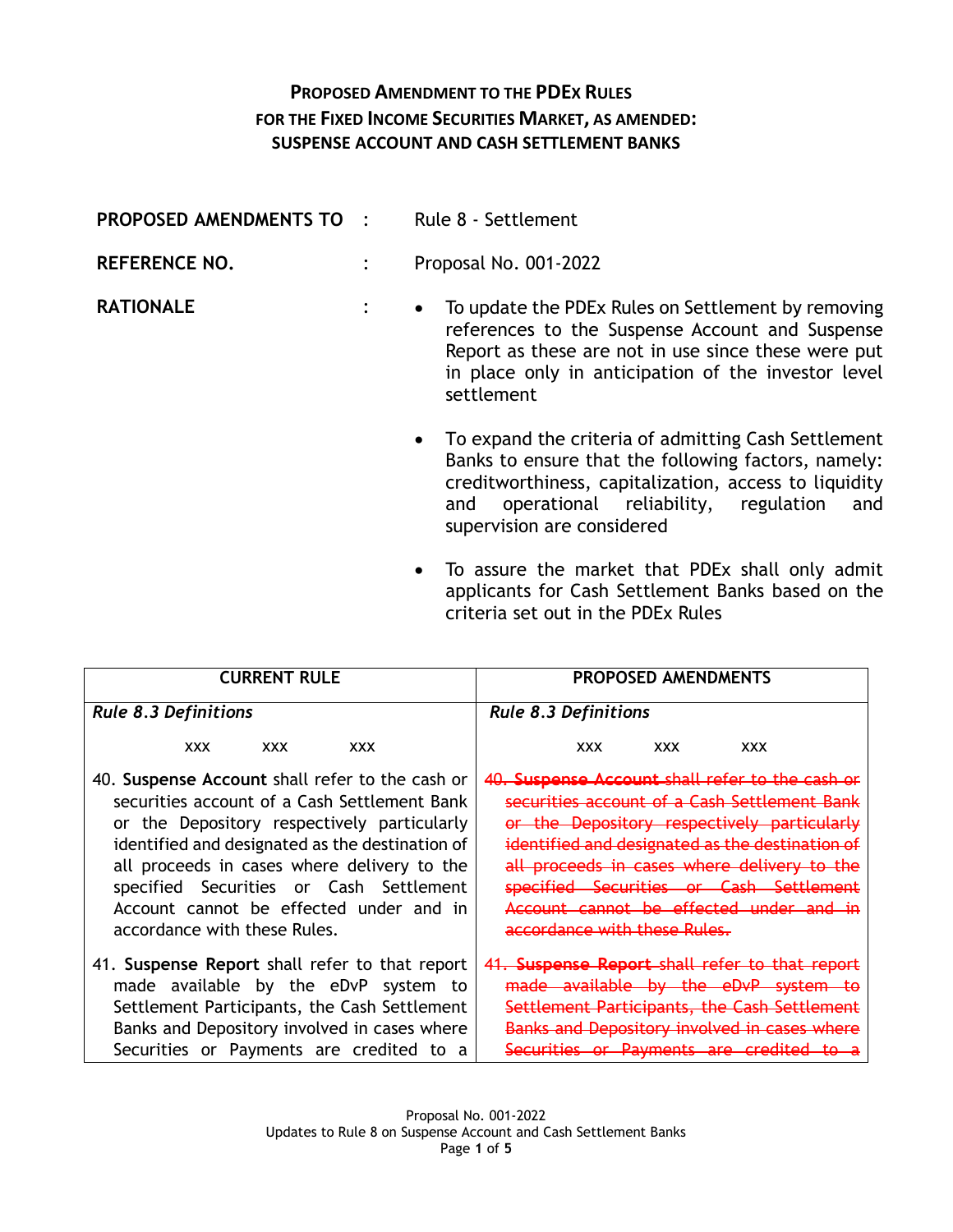| <b>CURRENT RULE</b>                     |                                                                                                                                                                                                                                                                                                                                                                                                                                                                                  |                          |                | PROPOSED AMENDMENTS       |                                           |                                                                                                                                                                                                                                                                                                                                                                                                                                                                                     |  |
|-----------------------------------------|----------------------------------------------------------------------------------------------------------------------------------------------------------------------------------------------------------------------------------------------------------------------------------------------------------------------------------------------------------------------------------------------------------------------------------------------------------------------------------|--------------------------|----------------|---------------------------|-------------------------------------------|-------------------------------------------------------------------------------------------------------------------------------------------------------------------------------------------------------------------------------------------------------------------------------------------------------------------------------------------------------------------------------------------------------------------------------------------------------------------------------------|--|
| Rules.                                  | Suspense Account in accordance with these                                                                                                                                                                                                                                                                                                                                                                                                                                        |                          | Rules.         |                           |                                           | Suspense Account in accordance with these                                                                                                                                                                                                                                                                                                                                                                                                                                           |  |
| <b>XXX</b>                              | <b>XXX</b>                                                                                                                                                                                                                                                                                                                                                                                                                                                                       | <b>XXX</b>               |                | XXX.                      | <b>XXX</b>                                | <b>XXX</b>                                                                                                                                                                                                                                                                                                                                                                                                                                                                          |  |
|                                         |                                                                                                                                                                                                                                                                                                                                                                                                                                                                                  |                          | (Note:         | sequential order.)        |                                           | The numbering of the succeeding<br>provisions shall be revised to reflect the correct                                                                                                                                                                                                                                                                                                                                                                                               |  |
| <b>Rule 8.4 Settlement Participants</b> |                                                                                                                                                                                                                                                                                                                                                                                                                                                                                  |                          |                |                           | <b>Rule 8.4 Settlement Participants</b>   |                                                                                                                                                                                                                                                                                                                                                                                                                                                                                     |  |
|                                         | XXX.<br><b>XXX</b>                                                                                                                                                                                                                                                                                                                                                                                                                                                               | <b>XXX</b>               |                | <b>XXX</b>                | <b>XXX</b>                                | <b>XXX</b>                                                                                                                                                                                                                                                                                                                                                                                                                                                                          |  |
|                                         | 16. Settlement and Post Settlement                                                                                                                                                                                                                                                                                                                                                                                                                                               |                          |                |                           | 16. Settlement and Post Settlement        |                                                                                                                                                                                                                                                                                                                                                                                                                                                                                     |  |
|                                         | <b>XXX</b><br><b>XXX</b>                                                                                                                                                                                                                                                                                                                                                                                                                                                         | <b>XXX</b>               |                | <b>XXX</b>                | <b>XXX</b>                                | <b>XXX</b>                                                                                                                                                                                                                                                                                                                                                                                                                                                                          |  |
|                                         | h. Failure to credit funds and securities                                                                                                                                                                                                                                                                                                                                                                                                                                        |                          |                |                           | h. Failure to credit funds and securities |                                                                                                                                                                                                                                                                                                                                                                                                                                                                                     |  |
| i.<br>credited                          | If the Cash Settlement Bank cannot credit<br>funds to a Cash Settlement Account or the<br>Depository cannot credit Securities to a<br>Depository Settlement Account for any<br>reason, the Securities or Cash shall be<br>$\mathsf{a}$<br>to<br>Provided, However, That the Cash<br>Settlement Bank and the Depository,<br>whichever is applicable, shall ensure that<br>its recording of the Suspense Account<br>appropriately recognizes the ownership of<br>the proper party. | Suspense<br>Account;     | ∔−             | party.                    |                                           | If the Cash Settlement Bank cannot credit<br>funds to a Cash Settlement Account or the<br>Depository cannot credit Securities to a<br>Depository Settlement Account for any<br>reason, the Securities or Cash shall be<br>credited to a Suspense Account; Provided,<br>However, That the Cash Settlement Bank<br>and the Depository, whichever is<br>applicable, shall ensure that its recording<br>of the Suspense Account appropriately<br>recognizes the ownership of the proper |  |
| ii.                                     | PDEx shall make available a Suspense<br>Report providing details of all credits to<br>Suspense Accounts.                                                                                                                                                                                                                                                                                                                                                                         |                          | <del>ii.</del> | <b>Suspense Accounts.</b> |                                           | PDEx shall make available a Suspense<br>Report providing details of all credits to                                                                                                                                                                                                                                                                                                                                                                                                  |  |
| iii.<br>notice                          | The Settlement Participant shall give<br>to the<br>Settlement Banks involved and coordinate<br>among themselves to resolve the<br>Suspense Account entry as soon as is<br>practicable.                                                                                                                                                                                                                                                                                           | Depository<br>or<br>Cash |                | practicable.              |                                           | The Settlement Participant shall give<br>notice to the Depository or Cash<br>Settlement Banks involved and coordinate<br>among themselves to resolve the<br>Suspense Account entry as soon as is                                                                                                                                                                                                                                                                                    |  |
| i۷.                                     | The crediting to a Suspense Account<br>constitutes successful Settlement.                                                                                                                                                                                                                                                                                                                                                                                                        |                          |                |                           |                                           | iv. The crediting to a Suspense Account<br>constitutes successful Settlement.                                                                                                                                                                                                                                                                                                                                                                                                       |  |
| <b>XXX</b>                              | <b>XXX</b>                                                                                                                                                                                                                                                                                                                                                                                                                                                                       | <b>XXX</b>               |                | <b>XXX</b>                | <b>XXX</b>                                | <b>XXX</b>                                                                                                                                                                                                                                                                                                                                                                                                                                                                          |  |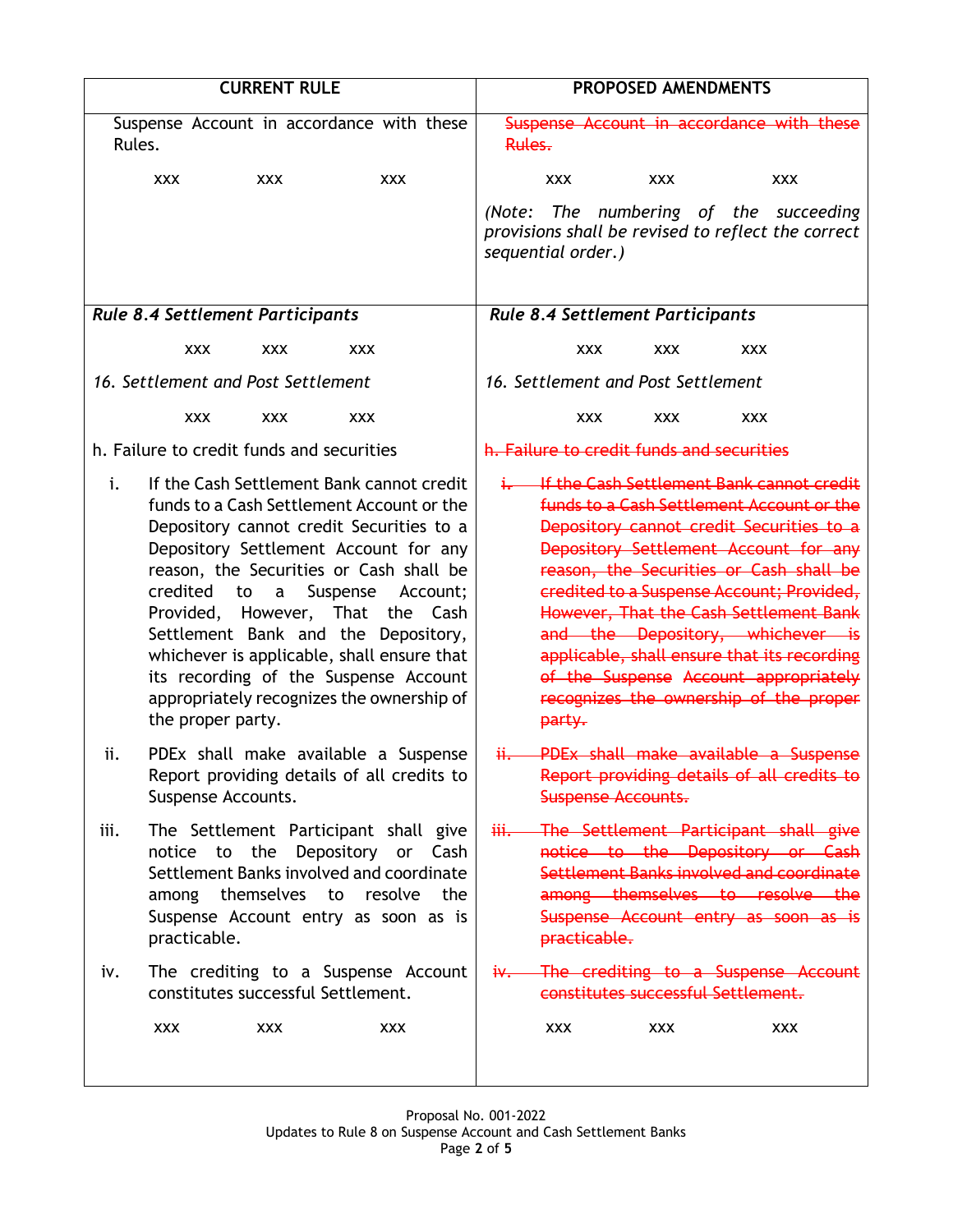| <b>CURRENT RULE</b>                                                                                                                                                                                                                                                                                                                                                                                                                                                             | PROPOSED AMENDMENTS                                                                                                                                                                                                                                                                                                                                                                                                                                                                                               |  |  |
|---------------------------------------------------------------------------------------------------------------------------------------------------------------------------------------------------------------------------------------------------------------------------------------------------------------------------------------------------------------------------------------------------------------------------------------------------------------------------------|-------------------------------------------------------------------------------------------------------------------------------------------------------------------------------------------------------------------------------------------------------------------------------------------------------------------------------------------------------------------------------------------------------------------------------------------------------------------------------------------------------------------|--|--|
| <b>Rule 8.5 Cash Settlement Banks</b>                                                                                                                                                                                                                                                                                                                                                                                                                                           | <b>Rule 8.5 Cash Settlement Banks</b>                                                                                                                                                                                                                                                                                                                                                                                                                                                                             |  |  |
| 1. Admission of Cash Settlement Banks                                                                                                                                                                                                                                                                                                                                                                                                                                           | 1. Admission of Cash Settlement Banks                                                                                                                                                                                                                                                                                                                                                                                                                                                                             |  |  |
| a. Criteria                                                                                                                                                                                                                                                                                                                                                                                                                                                                     | a. Criteria                                                                                                                                                                                                                                                                                                                                                                                                                                                                                                       |  |  |
| All Cash Settlement Banks shall meet the<br>following criteria:                                                                                                                                                                                                                                                                                                                                                                                                                 | All Cash Settlement Banks shall meet the<br>following criteria:                                                                                                                                                                                                                                                                                                                                                                                                                                                   |  |  |
| i.<br>Submits and agrees to be bound<br>by the Terms and Conditions<br>imposed by PDEx for performance<br>of Cash Settlement Bank functions<br>under these Rules, in the form<br>prescribed by PDEx;<br>Has the technical capacity to<br>ii.<br>build an automated interface with<br>the eDvP System in accordance<br>with the eDvP System Technical<br>Interface<br>Manual and/or<br>has<br>signified willingness to perform<br>the<br>functions<br>0f<br>Cash<br>$\mathsf{a}$ | i.<br><b>PDEX</b><br><b>Trading</b><br><b>Must</b><br>be<br>a<br>Participant and a BSP Supervised<br>Financial Institution (BSFI) with a<br><b>BSP</b> Demand Deposit Account<br>(DDA);<br>Submits and agrees to be bound<br>ii.<br>by the Terms and Conditions<br>imposed by PDEx for performance<br>of Cash Settlement Bank functions<br>under these Rules, in the form<br>prescribed by PDEx;<br>Has the technical capacity to<br>iii.<br>build an automated interface with<br>the eFIDvP System in accordance |  |  |
| Settlement Bank using the eDvP<br>System online interface;<br>Is a PhilPaSS member-bank; and<br>iii.<br>Agrees to abide by these Rules<br>iv.<br>and the PDEx Rules.                                                                                                                                                                                                                                                                                                            | with the eFIDvP System Technical<br>Interface Manual and/or has<br>signified willingness to perform<br>functions<br>of<br>the<br>a<br>Cash<br>Settlement Bank using the eFIDvP                                                                                                                                                                                                                                                                                                                                    |  |  |
| b. Approval                                                                                                                                                                                                                                                                                                                                                                                                                                                                     | System online interface;<br>Is a PhilPaSS <sup>plus</sup> member-bank;<br>iv.                                                                                                                                                                                                                                                                                                                                                                                                                                     |  |  |
| PDEx shall have full authority and<br>i.<br>discretion to admit applicants for<br>Settlement<br><b>Banks</b><br>Cash<br>and<br>its<br>decision thereon shall be final and<br>conclusive. PDEx may:                                                                                                                                                                                                                                                                              | and<br>Agrees to abide by these Rules<br>and the PDEx Rules and other<br>relevant rules and regulations.                                                                                                                                                                                                                                                                                                                                                                                                          |  |  |
| 1. admit<br>applicant<br>an<br>unconditionally;<br>2. admit an application on such<br>terms and conditions as may be<br>considered appropriate; or<br>3. refuse the application pending<br>the resolution of non-compliant<br>items.<br>The action on the application shall be<br>i.<br>communicated in writing<br>the<br>to                                                                                                                                                    | b. Approval<br>PDEx shall have full authority and<br>÷.<br>discretion to admit applicants for Cash<br>Settlement Banks solely based on the<br>criteria set out in these Rules and its<br>decision thereon shall be final and<br>conclusive. PDEx may:<br><del>1. admit</del><br>applicant<br><del>an -</del><br>unconditionally;                                                                                                                                                                                  |  |  |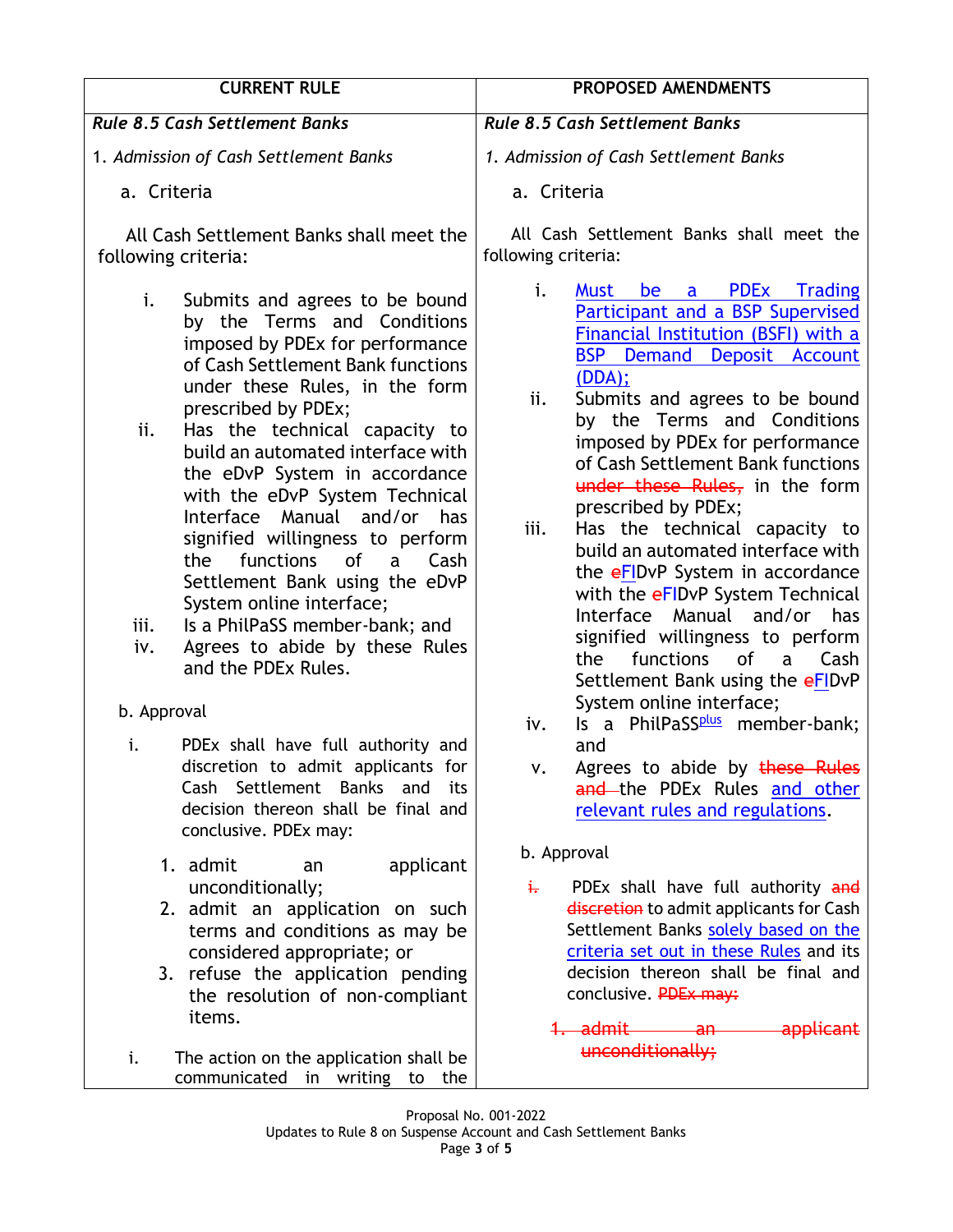| <b>CURRENT RULE</b>                                                        |                           |                                                      |                                                                                                                                                                                                                                   | PROPOSED AMENDMENTS                                                                             |            |                                                                                     |                                                                                                                                                                                                                                                                                               |
|----------------------------------------------------------------------------|---------------------------|------------------------------------------------------|-----------------------------------------------------------------------------------------------------------------------------------------------------------------------------------------------------------------------------------|-------------------------------------------------------------------------------------------------|------------|-------------------------------------------------------------------------------------|-----------------------------------------------------------------------------------------------------------------------------------------------------------------------------------------------------------------------------------------------------------------------------------------------|
| applicant within five (5) business days<br>from the rendition of the same. |                           |                                                      |                                                                                                                                                                                                                                   | 2. admit an application on such<br>terms and conditions as may be<br>considered appropriate; or |            |                                                                                     |                                                                                                                                                                                                                                                                                               |
|                                                                            | <b>XXX</b>                | <b>XXX</b>                                           | <b>XXX</b>                                                                                                                                                                                                                        |                                                                                                 | items.     |                                                                                     | 3. refuse the application pending<br>the resolution of non-compliant                                                                                                                                                                                                                          |
|                                                                            |                           |                                                      |                                                                                                                                                                                                                                   | ii.                                                                                             | <b>of</b>  | application<br>the<br>communicated in writing to<br>from the rendition of the same. | The action on approval or disapproval<br>shall<br>be<br>the<br>applicant within five (5) business days                                                                                                                                                                                        |
|                                                                            |                           |                                                      |                                                                                                                                                                                                                                   |                                                                                                 | <b>XXX</b> | <b>XXX</b>                                                                          | XXX                                                                                                                                                                                                                                                                                           |
|                                                                            |                           | <b>Rule 8.5 Cash Settlement Banks</b>                |                                                                                                                                                                                                                                   |                                                                                                 |            | <b>Rule 8.5 Cash Settlement Banks</b>                                               |                                                                                                                                                                                                                                                                                               |
|                                                                            |                           | 1. Admission of Cash Settlement Banks                |                                                                                                                                                                                                                                   |                                                                                                 |            | 1. Admission of Cash Settlement Banks                                               |                                                                                                                                                                                                                                                                                               |
|                                                                            | <b>XXX</b>                | <b>XXX</b>                                           | <b>XXX</b>                                                                                                                                                                                                                        |                                                                                                 | <b>XXX</b> | <b>XXX</b>                                                                          | <b>XXX</b>                                                                                                                                                                                                                                                                                    |
| 15. Failure to credit                                                      |                           |                                                      |                                                                                                                                                                                                                                   | <b>15. Failure to credit</b>                                                                    |            |                                                                                     |                                                                                                                                                                                                                                                                                               |
|                                                                            | Account<br>status.        | and<br>send                                          | a. If the Cash Settlement Bank cannot credit<br>funds to a Cash Settlement Account, for<br>any reason, the Cash Settlement Bank<br>shall credit the funds to a Suspense<br>Settlement<br>a<br>confirmation to PDEx with a warning |                                                                                                 | status.    |                                                                                     | a. If the Cash Settlement Bank cannot credit<br>funds to a Cash Settlement Account, for<br>any reason, the Cash Settlement Bank<br>shall credit the funds to a Suspense<br>Account and send a Settlement<br>confirmation to PDEx with a warning                                               |
|                                                                            | Account<br>in             | accordance<br>Participant as soon as is practicable. | b. The Cash Settlement Bank shall cooperate<br>directly with the Settlement Participant<br>to identify the correct account and<br>transfer the funds from the Suspense<br>with<br>the<br>instructions of the affected Settlement  |                                                                                                 |            |                                                                                     | b. The Cash Settlement Bank shall cooperate<br>directly with the Settlement Participant<br>to identify the correct account and<br>transfer the funds from the Suspense<br>Account in accordance with the<br>instructions of the affected Settlement<br>Participant as soon as is practicable. |
| 16. Notice                                                                 |                           |                                                      | <del>16. Notice</del>                                                                                                                                                                                                             |                                                                                                 |            |                                                                                     |                                                                                                                                                                                                                                                                                               |
|                                                                            |                           |                                                      | A Cash Settlement Bank shall continue to<br>function as such until otherwise notified by PDEx.                                                                                                                                    | A Cash Settlement Bank shall continue to<br>function as such until otherwise notified by PDEx.  |            |                                                                                     |                                                                                                                                                                                                                                                                                               |
|                                                                            | 8.6 The Depository        |                                                      |                                                                                                                                                                                                                                   | 8.6 The Depository                                                                              |            |                                                                                     |                                                                                                                                                                                                                                                                                               |
|                                                                            | 1. Role of the Depository |                                                      |                                                                                                                                                                                                                                   | 1. Role of the Depository                                                                       |            |                                                                                     |                                                                                                                                                                                                                                                                                               |
|                                                                            | <b>XXX</b>                | <b>XXX</b>                                           | <b>XXX</b>                                                                                                                                                                                                                        |                                                                                                 | <b>XXX</b> | <b>XXX</b>                                                                          | <b>XXX</b>                                                                                                                                                                                                                                                                                    |